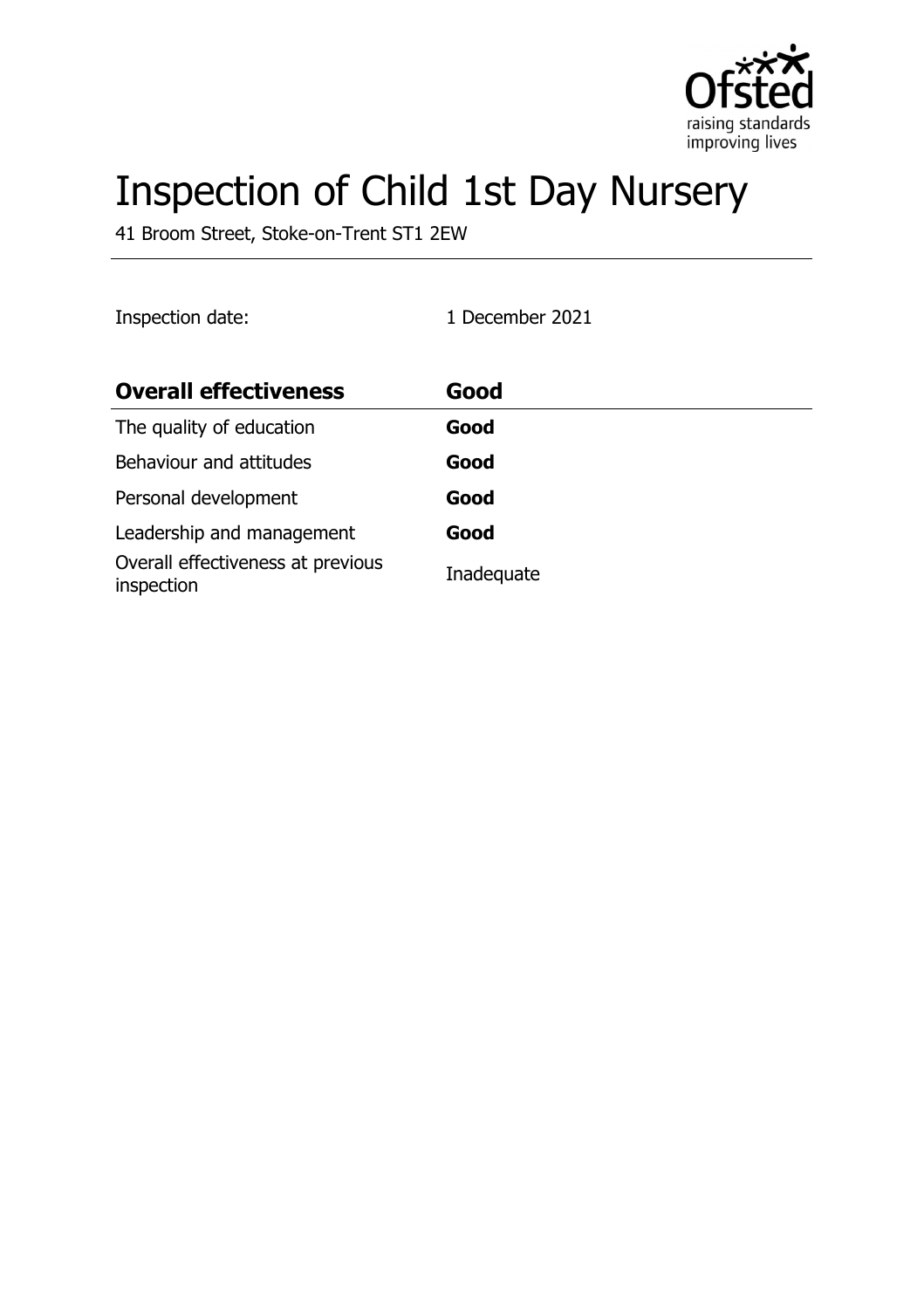

# **What is it like to attend this early years setting?**

## **The provision is good**

Children demonstrate that they are happy at this warm and welcoming nursery. They confidently leave their parents at the door and quickly settle into the nursery routine. Children's behaviour is good. They learn about the nursery rules and boundaries and what is expected of them. Children are kind and friendly towards each other. Children display positive attitudes. All children benefit from a good range of experiences that prepare them well for their future success.

Babies are keen to play and explore. They play imaginatively and practise digging and scooping as they play in the indoor sandpit. They love to explore using their senses as they feel different textures, such as cotton wool and foam. Together with staff, babies sing nursery rhymes and songs. Staff use props linked to the songs to bring them alive and keep babies focused. Children are motivated to join in activities. Children decorate the Christmas tree and talk about seeing their 'reflections in the baubles'. Children enjoying learning about the natural world as they help to look after the nursery chickens and collect their eggs. Children develop good communication skills and are able to confidently articulate what they know. All children develop a love of reading and enjoy books. They select books independently and enthusiastically join in as they listen to stories.

## **What does the early years setting do well and what does it need to do better?**

- $\blacksquare$  Leaders have placed high priority on improving the nursery since the last inspection. They have worked closely with the support team and senior management to address the weaknesses, including enhancing the environment and outcomes for children.
- Staff encourage children to follow a healthy lifestyle. They provide children with nutritious meals, and a selection of fruits at the open snack table. Children have some daily opportunities to be outdoors in the fresh air and develop their physical skills. However, staff do not consistently ensure children, who particularly learn better outdoors, have opportunities to choose when they play outdoors.
- The well-organised environment promotes children's natural curiosity. Staff get to know children well from the start. They gather information from parents to help tailor settling-in sessions to support children's individual needs and promote their interests. Staff plan activities which allow children to take the lead in their own learning, such as building a gingerbread house. As a result, children are eager to engage in activities.
- Overall, children benefit from an interesting and well-balanced curriculum that follows their interests. Staff talk to children and confidently articulate what they want children to learn during their time at the nursery. However, occasionally, staff do not allow sufficient time when posing questions to children to allow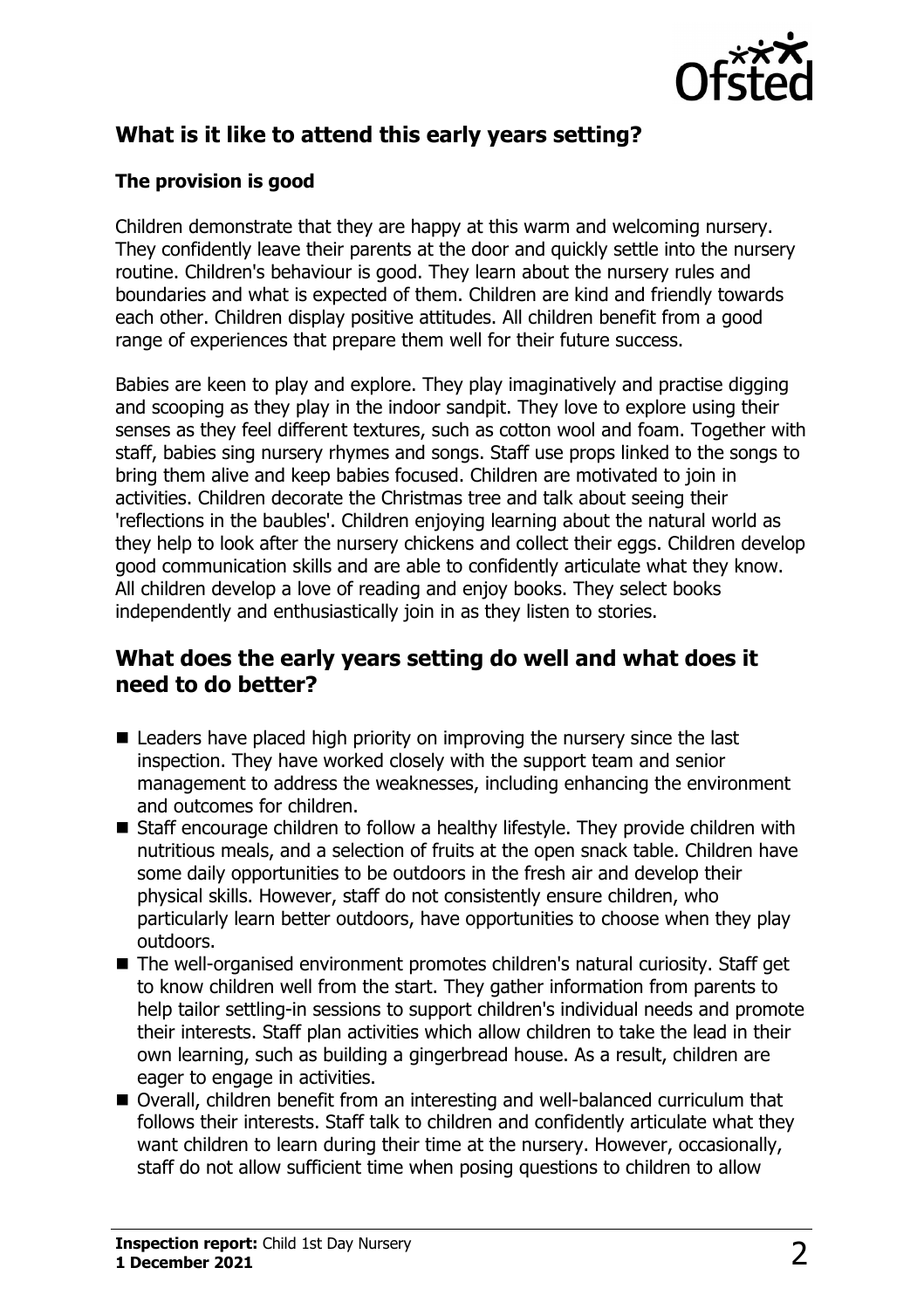

them to answer, and fully explain their own ideas and what they think.

- Partnerships with parents are good. Staff take time to talk to parents, and build strong and trusting relationships. Parents comment how happy their children are attending the setting. Parents particularly like the fact they are provided with information on the activities at the nursery and are given suggestions to support children's learning at home. Staff in the baby room have also created baskets filled with lots of interesting resources parents can do with their children at home, including words to nursery rhymes and puppets and props linked to story books.
- The nursery special educational needs coordinator is knowledgeable. Children with special educational needs and/or disabilities, and children who speak English as an additional language receive appropriate support. Staff interact positively with children and adapt their teaching to meet their needs. For example, they find out words in children's home language and use flashcards, so that children know what is happening now and next, and can make choices independently. Staff also set appropriate learning targets, which they review regularly with parents, and work closely with professionals to ensure gaps in learning for these children are closed.
- $\blacksquare$  Staff are happy and feel well supported in their roles. They have regular staff meetings and opportunities to attend training. Key staff have time out of the main nursery rooms to support children who need additional support, which has a positive impact on children's welfare.

# **Safeguarding**

The arrangements for safeguarding are effective.

The manager ensures that all staff receive regular training and updates about child protection and safeguarding issues. Staff know the possible signs of abuse and neglect. They know what to do should they have any concerns about a child's welfare and what to do if they felt concerns were not being taken seriously. Staff confidently discuss a wide range of safeguarding issues, such as children being exposed to extremist views. They make effective use of risk assessments to ensure that the premises are safe and secure. The manager follows robust recruitment processes, which helps to ensure the suitability of adults working with children.

## **What does the setting need to do to improve?**

#### **To further improve the quality of the early years provision, the provider should:**

- $\blacksquare$  develop the use of the outdoor areas to ensure children who prefer to learn outdoors are able to do so
- $\blacksquare$  develop all staff's questioning skills so that they allow children sufficient time to think and answer before asking the next question.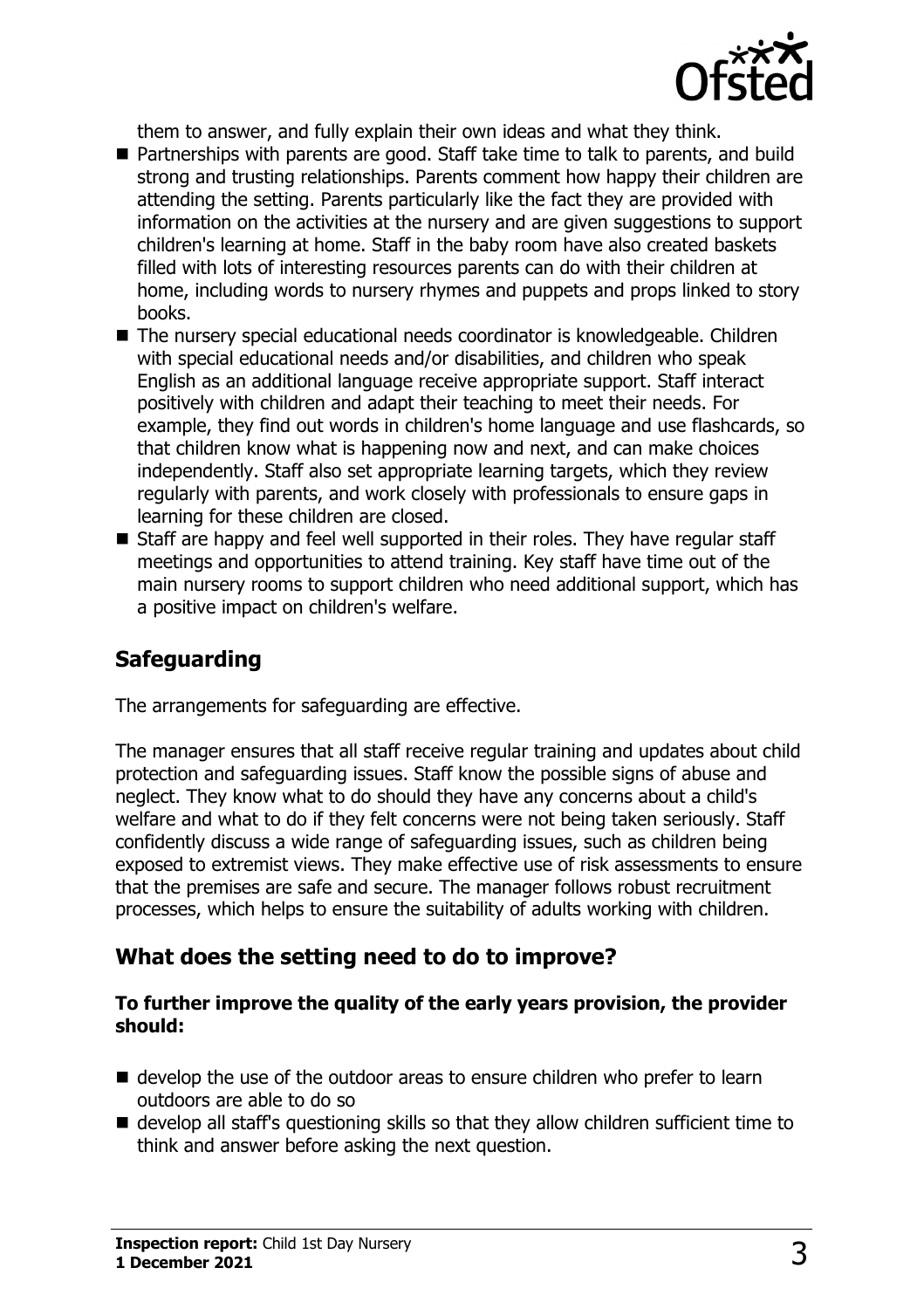

| <b>Setting details</b>                         |                                                                                      |
|------------------------------------------------|--------------------------------------------------------------------------------------|
| Unique reference number                        | EY396797                                                                             |
| <b>Local authority</b>                         | Stoke-on-Trent                                                                       |
| <b>Inspection number</b>                       | 10204155                                                                             |
| <b>Type of provision</b>                       | Childcare on non-domestic premises                                                   |
| <b>Registers</b>                               | Early Years Register, Compulsory Childcare<br>Register, Voluntary Childcare Register |
| Day care type                                  | Full day care                                                                        |
| Age range of children at time of<br>inspection | $0$ to 4                                                                             |
| <b>Total number of places</b>                  | 119                                                                                  |
| Number of children on roll                     | 121                                                                                  |
| Name of registered person                      | CHILD 1ST (STOKE) LTD                                                                |
| Registered person unique<br>reference number   | RP529148                                                                             |
| <b>Telephone number</b>                        | 01782 911919                                                                         |
| Date of previous inspection                    | 6 July 2021                                                                          |

## **Information about this early years setting**

Child 1st Day Nursery registered in 2009. The nursery opens from Monday to Friday all year round from 7.30am until 6pm. The nursery employs 19 members of childcare staff. All of whom hold early years qualifications between level 2 and level 6. The nursery receives funding to provide free early education for two-, three- and four-year-old children.

## **Information about this inspection**

#### **Inspector**

Jennifer Turner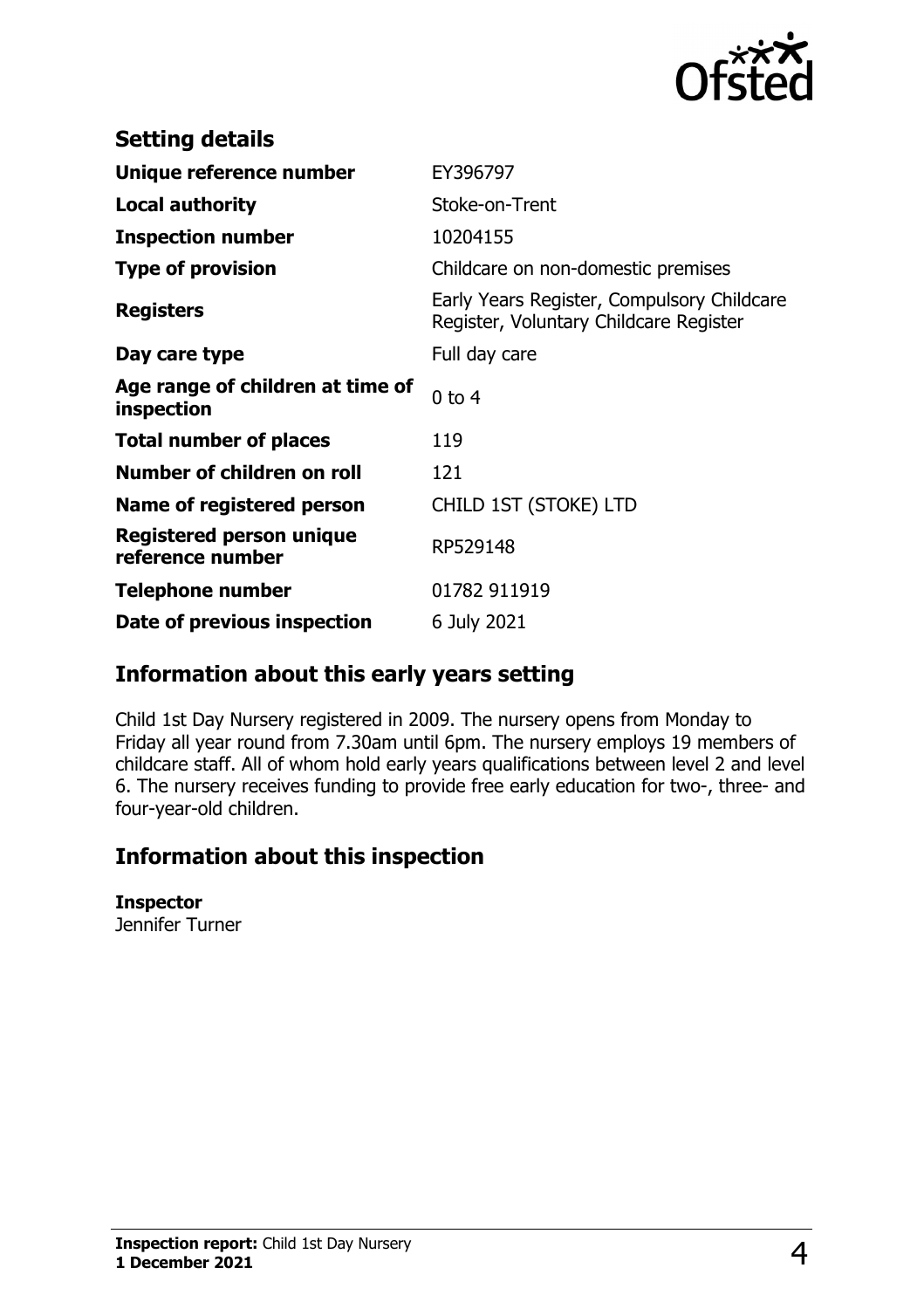

### **Inspection activities**

- $\blacksquare$  This was the first routine inspection the setting received since the COVID-19 pandemic began. The inspector discussed the impact of the pandemic with the setting and has taken that into account in their evaluation of the setting.
- $\blacksquare$  The inspector observed the quality of teaching during activities indoors and outdoors, and assessed the impact this has on children's learning.
- $\blacksquare$  The inspector carried out a joint observation of an activity with the manager.
- $\blacksquare$  The inspector held a meeting with the manager and her management team. She looked at relevant documentation, such as evidence of the suitability of staff working in the nursery.
- $\blacksquare$  The inspector spoke with staff and children at suitable times throughout the inspection.
- Parents were invited to share their views with the inspector. Several parents discussed their views during the inspection and the inspector took account of all written feedback received.

We carried out this inspection under sections 49 and 50 of the Childcare Act 2006 on the quality and standards of provision that is registered on the Early Years Register. The registered person must ensure that this provision complies with the statutory framework for children's learning, development and care, known as the early years foundation stage.

If you are not happy with the inspection or the report, you can [complain to Ofsted](http://www.gov.uk/complain-ofsted-report).